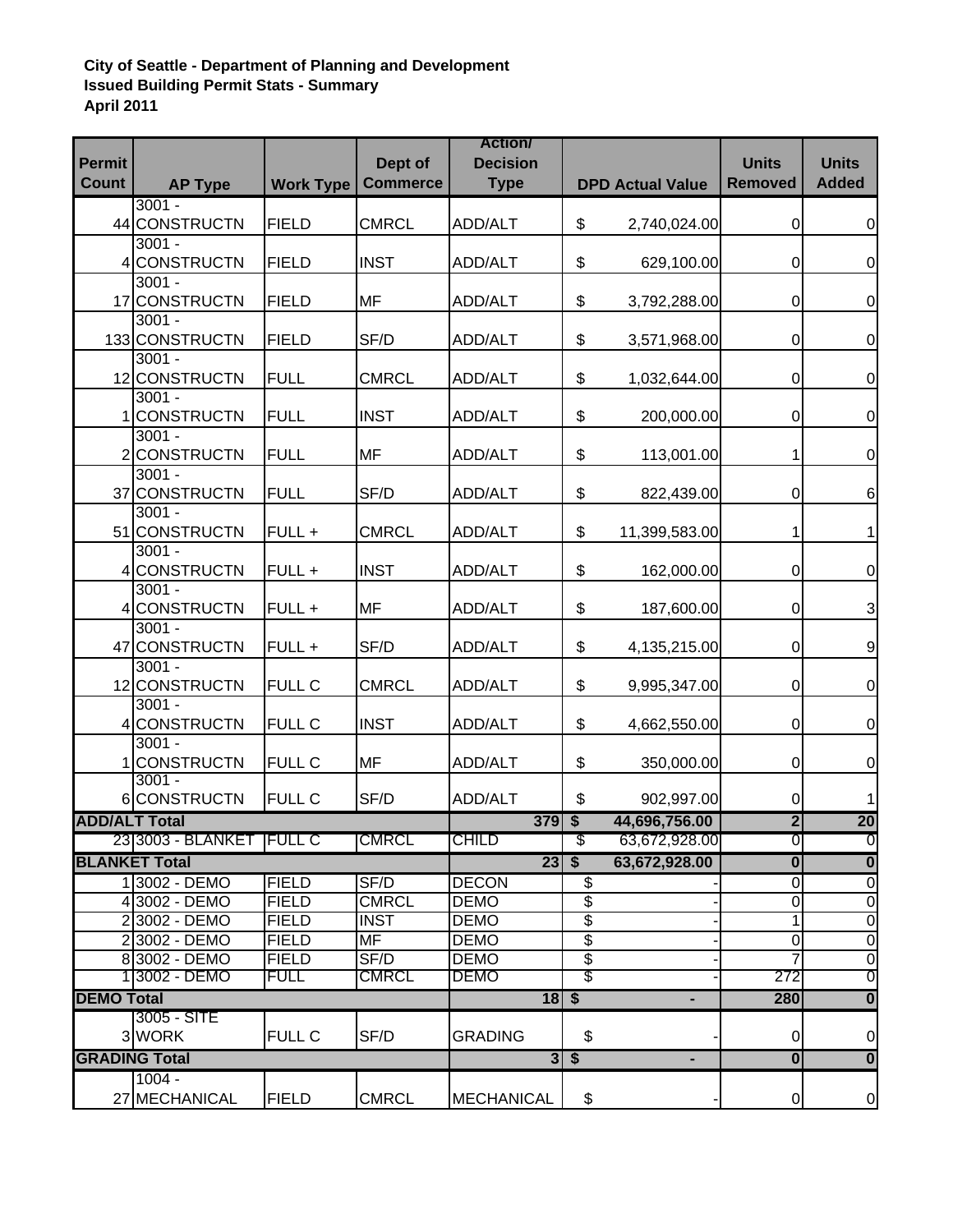## **City of Seattle - Department of Planning and Development Issued Building Permit Stats - Summary April 2011**

| <b>Permit</b>          |                           |                  | Dept of                            | <b>Action/</b><br><b>Decision</b> |                 |                         | <b>Units</b>            | <b>Units</b>            |
|------------------------|---------------------------|------------------|------------------------------------|-----------------------------------|-----------------|-------------------------|-------------------------|-------------------------|
| <b>Count</b>           | <b>AP Type</b>            | <b>Work Type</b> | <b>Commerce</b>                    | <b>Type</b>                       |                 | <b>DPD Actual Value</b> | <b>Removed</b>          | <b>Added</b>            |
|                        | $1004 -$                  |                  |                                    |                                   |                 |                         |                         |                         |
|                        | 3 MECHANICAL              | <b>FIELD</b>     | MF                                 | <b>MECHANICAL</b>                 | \$              |                         | 0                       | $\overline{0}$          |
|                        | $1004 -$                  |                  |                                    |                                   |                 |                         |                         |                         |
|                        | 1 MECHANICAL<br>$1004 -$  | <b>FIELD</b>     | SF/D                               | <b>MECHANICAL</b>                 | \$              |                         | 0                       | $\pmb{0}$               |
|                        | 26 MECHANICAL             | <b>FULL</b>      | <b>CMRCL</b>                       | <b>MECHANICAL</b>                 | \$              | 459,735.00              | 0                       | 0                       |
|                        | $1004 -$                  |                  |                                    |                                   |                 |                         |                         |                         |
|                        | 3 MECHANICAL              | <b>FULL</b>      | <b>MF</b>                          | <b>MECHANICAL</b>                 | \$              | 21,000.00               | 0                       | $\pmb{0}$               |
|                        | $1004 -$                  |                  |                                    |                                   |                 |                         |                         |                         |
|                        | 26 MECHANICAL             | FULL +           | <b>CMRCL</b>                       | <b>MECHANICAL</b>                 | \$              | 624,695.00              | 0                       | $\boldsymbol{0}$        |
|                        | $1004 -$                  |                  |                                    |                                   |                 |                         |                         |                         |
|                        | 1 MECHANICAL              | FULL +           | <b>INST</b>                        | <b>MECHANICAL</b>                 | \$              | 12,000.00               | 0                       | $\pmb{0}$               |
|                        | $1004 -$                  |                  |                                    |                                   |                 |                         |                         |                         |
|                        | 1 MECHANICAL<br>$1004 -$  | FULL +           | MF                                 | <b>MECHANICAL</b>                 | \$              | 6,800.00                | 0                       | 0                       |
|                        | 10 MECHANICAL             | <b>FULL C</b>    | <b>CMRCL</b>                       | <b>MECHANICAL</b>                 | \$              | 11,509,086.00           | 0                       | $\mathbf 0$             |
|                        | <b>MECHANICAL Total</b>   |                  |                                    | $98 \, \sqrt{5}$                  |                 | 12,633,316.00           | $\overline{\mathbf{0}}$ | $\overline{0}$          |
|                        | $3001 -$                  |                  |                                    |                                   |                 |                         |                         |                         |
|                        | 3 CONSTRUCTN              | FULL+            | <b>CMRCL</b>                       | <b>NEW</b>                        | \$              | 230,104.00              | 0                       | $\mathbf 0$             |
|                        | $3001 -$                  |                  |                                    |                                   |                 |                         |                         |                         |
|                        | 6 CONSTRUCTN              | $FULL +$         | SF/D                               | <b>NEW</b>                        | \$              | 2,113,198.00            | 0                       | 8                       |
|                        | $3001 -$                  |                  |                                    |                                   |                 |                         |                         |                         |
|                        | 10 CONSTRUCTN             | <b>FULL C</b>    | <b>CMRCL</b>                       | <b>NEW</b>                        | \$              | 167,950,854.00          | 0                       | 572                     |
|                        | $3001 -$                  |                  |                                    |                                   |                 |                         |                         |                         |
|                        | 10 CONSTRUCTN<br>$3001 -$ | <b>FULL C</b>    | MF                                 | <b>NEW</b>                        | \$              | 7,412,550.00            | 0                       | 41                      |
|                        | 25 CONSTRUCTN             | <b>FULL C</b>    | SF/D                               | <b>NEW</b>                        | \$              | 7,032,192.00            | 0                       | 36                      |
| <b>NEW Total</b>       |                           |                  |                                    | 54S                               |                 | 184,738,898.00          | $\bf{0}$                | 657                     |
|                        | $3001 -$                  |                  |                                    |                                   |                 |                         |                         |                         |
|                        | 1 CONSTRUCTN              | <b>FIELD</b>     | SF/D                               | <b>NONE</b>                       | \$              | 30,000.00               | 0                       | $\mathbf 0$             |
|                        | 13002 - DEMO              | <b>FIELD</b>     | <b>CMRCL</b>                       | <b>NONE</b>                       | \$              |                         | $\overline{11}$         | $\overline{0}$          |
|                        | 13002 - DEMO              | <b>FIELD</b>     | SF/D                               | <b>NONE</b>                       | \$              |                         |                         | $\overline{0}$          |
| <b>NONE Total</b>      |                           |                  |                                    |                                   | 35              | 30,000.00               | 12                      | $\overline{\mathbf{0}}$ |
|                        | $1004 -$                  |                  |                                    |                                   |                 |                         |                         |                         |
|                        | 18 MECHANICAL             | <b>FULL</b>      | <b>CMRCL</b>                       | <b>SPRINKLER</b>                  | \$              |                         | 0                       | $\mathbf 0$             |
|                        | $1004 -$                  |                  |                                    |                                   |                 |                         |                         |                         |
|                        | 1 MECHANICAL<br>$1004 -$  | <b>FULL</b>      | <b>INST</b>                        | <b>SPRINKLER</b>                  | \$              |                         | 0                       | $\boldsymbol{0}$        |
|                        | 12 MECHANICAL             | FULL+            | <b>CMRCL</b>                       | <b>SPRINKLER</b>                  | \$              |                         | 0                       | $\boldsymbol{0}$        |
| <b>SPRINKLER Total</b> |                           |                  | $31 \overline{\smash{\big\} \, 5}$ |                                   |                 | $\overline{\mathbf{0}}$ | $\overline{\mathbf{0}}$ |                         |
|                        | $3001 -$                  |                  |                                    |                                   |                 |                         |                         |                         |
|                        | <b>CONSTRUCTN</b>         | FULL+            | <b>CMRCL</b>                       | <b>TEMP</b>                       | \$              | 1.00                    | 0                       | $\boldsymbol{0}$        |
|                        | $3001 -$                  |                  |                                    |                                   |                 |                         |                         |                         |
|                        | 1 CONSTRUCTN              | <b>FULL C</b>    | MF                                 | TEMP                              | \$              | 1.00                    | 0                       | $\pmb{0}$               |
| <b>TEMP Total</b>      |                           |                  |                                    | $\overline{2}$                    | $\overline{\$}$ | 2.00                    | $\mathbf{0}$            | $\overline{0}$          |
| <b>Grand Total</b>     |                           |                  |                                    | $611$ \$                          |                 | 305,771,900.00          | 294                     | 677                     |
|                        |                           |                  |                                    |                                   |                 |                         |                         |                         |